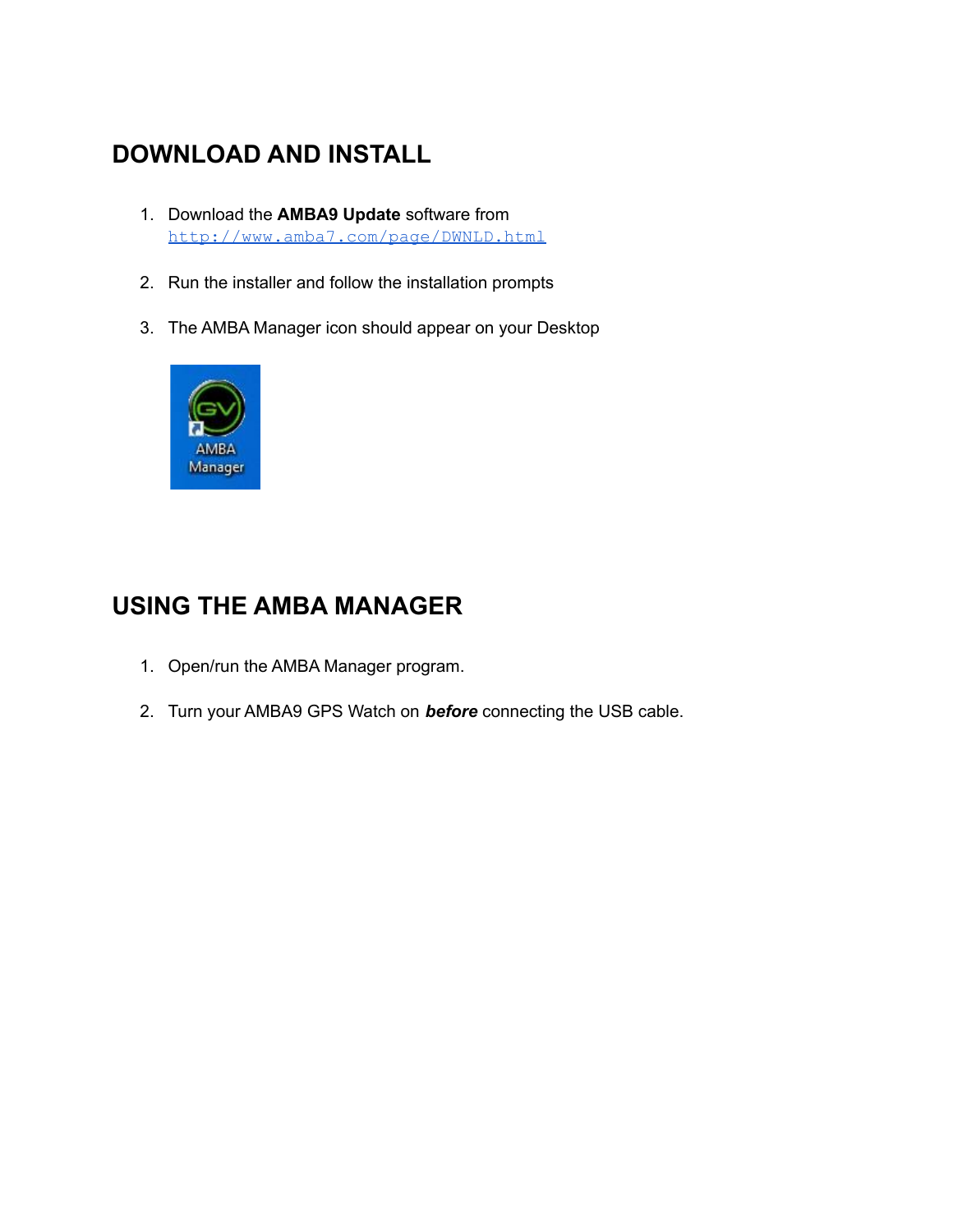3. Once the AMBA9 GPS Watch is on, connect the USB cable to the watch and computer.

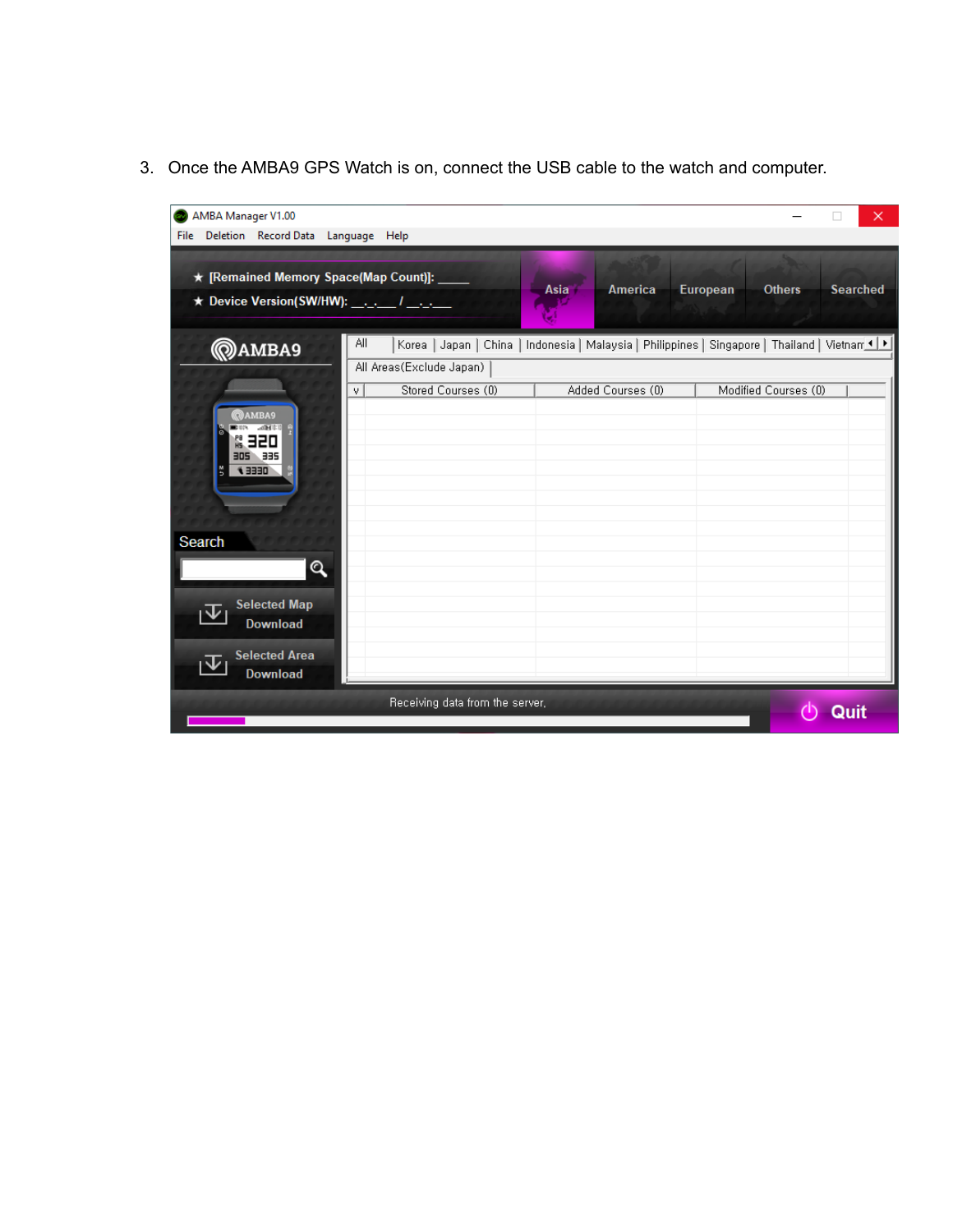- 4. Upon successful connection of the AMBA9 GPS Watch, the stored courses will be shown in AMBA Manager.
	- a. "The connection has been completed," will be shown on the bottom of the AMBA Manager once a successful connection has been established.
	- b. Newly-added courses in the database will show in the middle column labeled "*Added Courses.*"
	- c. Updated/modified courses in the database will show in the right-most column labeled "*Modified Courses.*"

| AMBA Manager V1.00<br>Deletion Record Data Language Help<br>File:                                                                                                                    | п                                                                                                                                                                                                                                                                                                                                                                                                                                                                                                                                                                                                                                                                                                                                                        | × |
|--------------------------------------------------------------------------------------------------------------------------------------------------------------------------------------|----------------------------------------------------------------------------------------------------------------------------------------------------------------------------------------------------------------------------------------------------------------------------------------------------------------------------------------------------------------------------------------------------------------------------------------------------------------------------------------------------------------------------------------------------------------------------------------------------------------------------------------------------------------------------------------------------------------------------------------------------------|---|
| ★ [Remained Memory Space(Map Count)]: 3348<br>★ Device Version(SW/HW): V4.2.0Us / V4.2.0Us                                                                                           | Asia<br>America<br>European<br><b>Others</b><br>Searched                                                                                                                                                                                                                                                                                                                                                                                                                                                                                                                                                                                                                                                                                                 |   |
| @amba9                                                                                                                                                                               | <b>USA</b><br>Canada   Mexico   Brazil   Argentina   Peru<br>All<br>Other America<br>AL   AK   AZ   AR   California   CO   CT   DE   DC   FL   GA   HI   ID   IL   IN   IA   KS   KY   LA   ME   1   1                                                                                                                                                                                                                                                                                                                                                                                                                                                                                                                                                   |   |
| <b>@AMBA9</b><br><b>SERIES FOR</b><br>69 32 D<br><b>305 335</b><br><b>DEEE</b><br>Search<br>$\mathbf{\Omega}$<br><b>Selected Map</b><br>Download<br><b>Selected Area</b><br>Download | All Counties<br>Alameda County   Butte/Calaveras Co,   Contra Costa Co,   Del Norte/El Dorado   Fres 1   ▶<br>Stored Courses (858)<br>Added Courses (0)<br>Modified Courses (0)<br>V<br>Adam Springs Golf Course [1,1]<br>Admiral Baker Golf Course [<br>Adobe Creek Golf Course F.v<br>Aetna Springs Golf Club [v1<br>Airways Golf Course [ v1,00 ]<br>Alhambra Municipal Golf Clu<br>Aliso Creek Golf Course [ v1<br>Aliso Vieio Golf Club [ v1.00 ]<br>Allens Golf Course [ v1.00 ]<br>Almaden Country Club [ v1.0<br>Alondra Park Golf Course T.v<br>Alta Sierra Country Club [v1<br>Alta Vista Country Club [v1,0,,,<br>Altadena Golf Course F v1.00 1<br>Anaheim Hills Public Country<br>Ancil Hoffman Golf Club [v1<br>Andalusia Country Club Ev1 | A |
|                                                                                                                                                                                      | The connection has been completed,                                                                                                                                                                                                                                                                                                                                                                                                                                                                                                                                                                                                                                                                                                                       |   |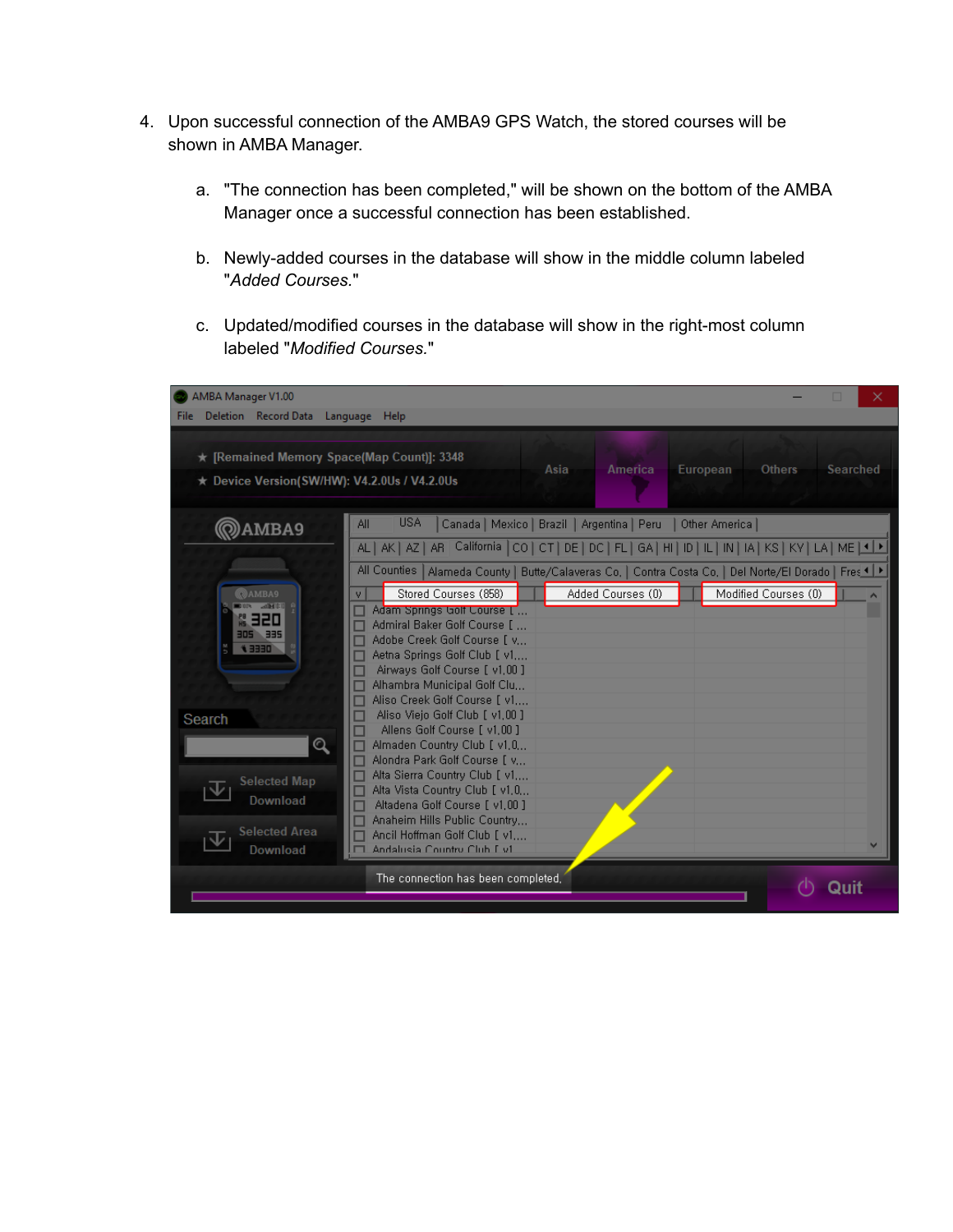5. Select the continent you want to work with.

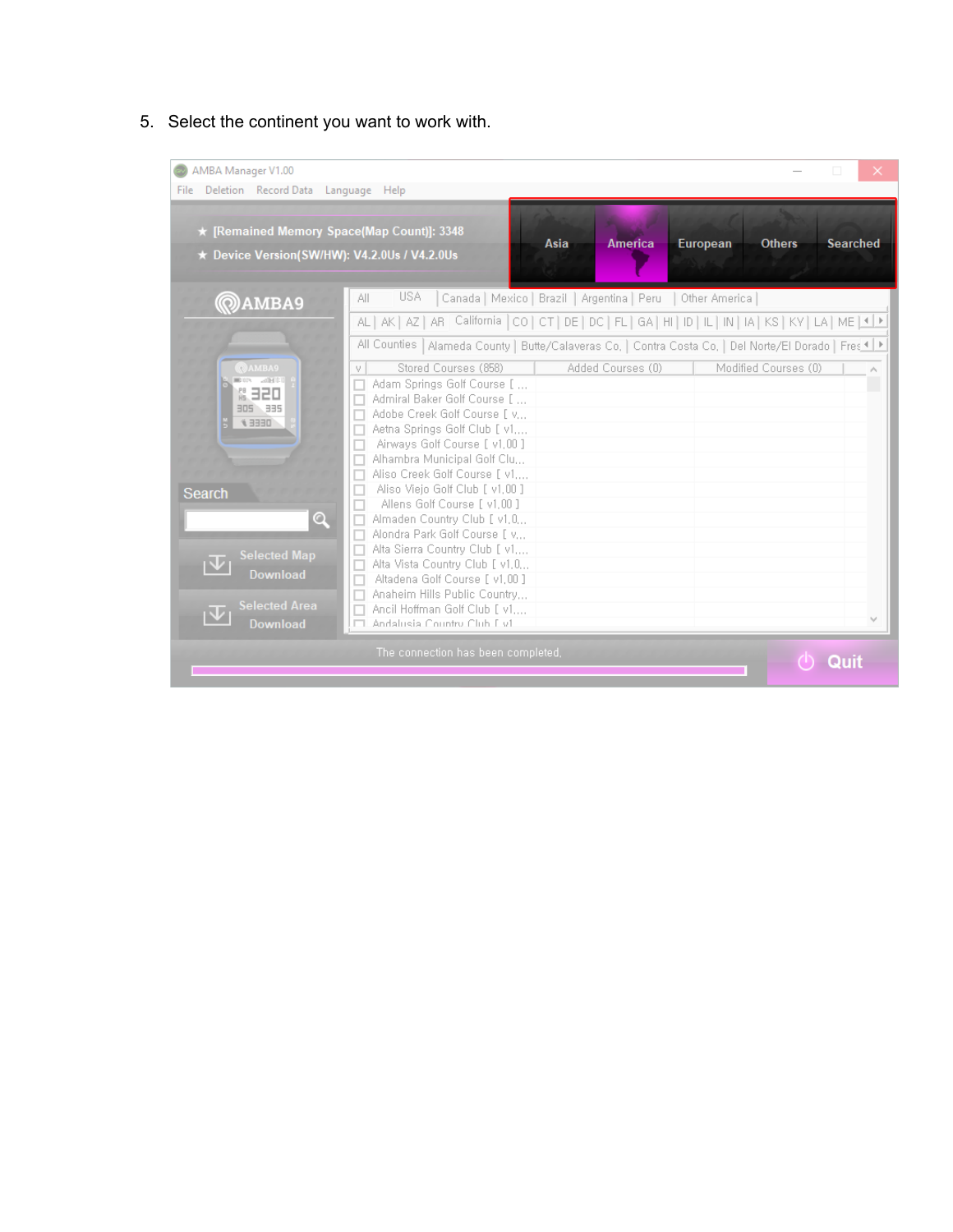6. Select the country you want to work with (use the left-right scroll buttons on the right side to show more tabs, if needed.)

| AMBA Manager V1.00<br>Deletion Record Data Language Help<br>File:                          |                                                                                                                                                                                                                                                                                                      | $\times$         |
|--------------------------------------------------------------------------------------------|------------------------------------------------------------------------------------------------------------------------------------------------------------------------------------------------------------------------------------------------------------------------------------------------------|------------------|
| ★ [Remained Memory Space(Map Count)]: 3348<br>★ Device Version(SW/HW): V4.2.0Us / V4.2.0Us | America<br>European<br>Asia<br><b>Others</b>                                                                                                                                                                                                                                                         | Searched         |
| @amba9                                                                                     | <b>USA</b><br>All<br>Canada   Mexico   Brazil   Argentina   Peru<br>Other America                                                                                                                                                                                                                    |                  |
| <b>@AMBA9</b><br>001 . JAN 010                                                             | AL   AK   AZ   AR   California   CO   CT   DE   DC   FL   GA   HI   ID   IL   IN   IA   KS   KY   LA   ME   1 D<br>All Counties   Alameda County   Butte/Calaveras Co,   Contra Costa Co,   Del Norte/El Dorado   Fres 1 ▶<br>Stored Courses (858)<br>Added Courses (0)<br>Modified Courses (0)<br>٧ | $\blacktriangle$ |
| 69 32 D<br><b>2EE 20E</b><br><b>DEEE</b>                                                   | Adam Springs Golf Course [<br>Admiral Baker Golf Course [<br>Adobe Creek Golf Course T.v<br>Aetna Springs Golf Club [v1,                                                                                                                                                                             |                  |
|                                                                                            | Airways Golf Course [ v1,00 ]<br>Alhambra Municipal Golf Clu<br>Aliso Creek Golf Course [ v1<br>Aliso Viejo Golf Club [ v1,00 ]                                                                                                                                                                      |                  |
| Search<br>$\mathbf{\mathsf{Q}}$                                                            | Allens Golf Course [v1,00]<br>Almaden Country Club [ v1.0<br>Alondra Park Golf Course T.v                                                                                                                                                                                                            |                  |
| <b>Selected Map</b><br>Download                                                            | Alta Sierra Country Club [v1,<br>Alta Vista Country Club [v1,0,.,<br>Altadena Golf Course [ v1.00 ]<br>Anaheim Hills Public Country                                                                                                                                                                  |                  |
| <b>Selected Area</b><br>Download                                                           | Ancil Hoffman Golf Club [ v1<br>Andalusia Country Club Ev1<br>┍                                                                                                                                                                                                                                      |                  |
|                                                                                            | The connection has been completed,                                                                                                                                                                                                                                                                   |                  |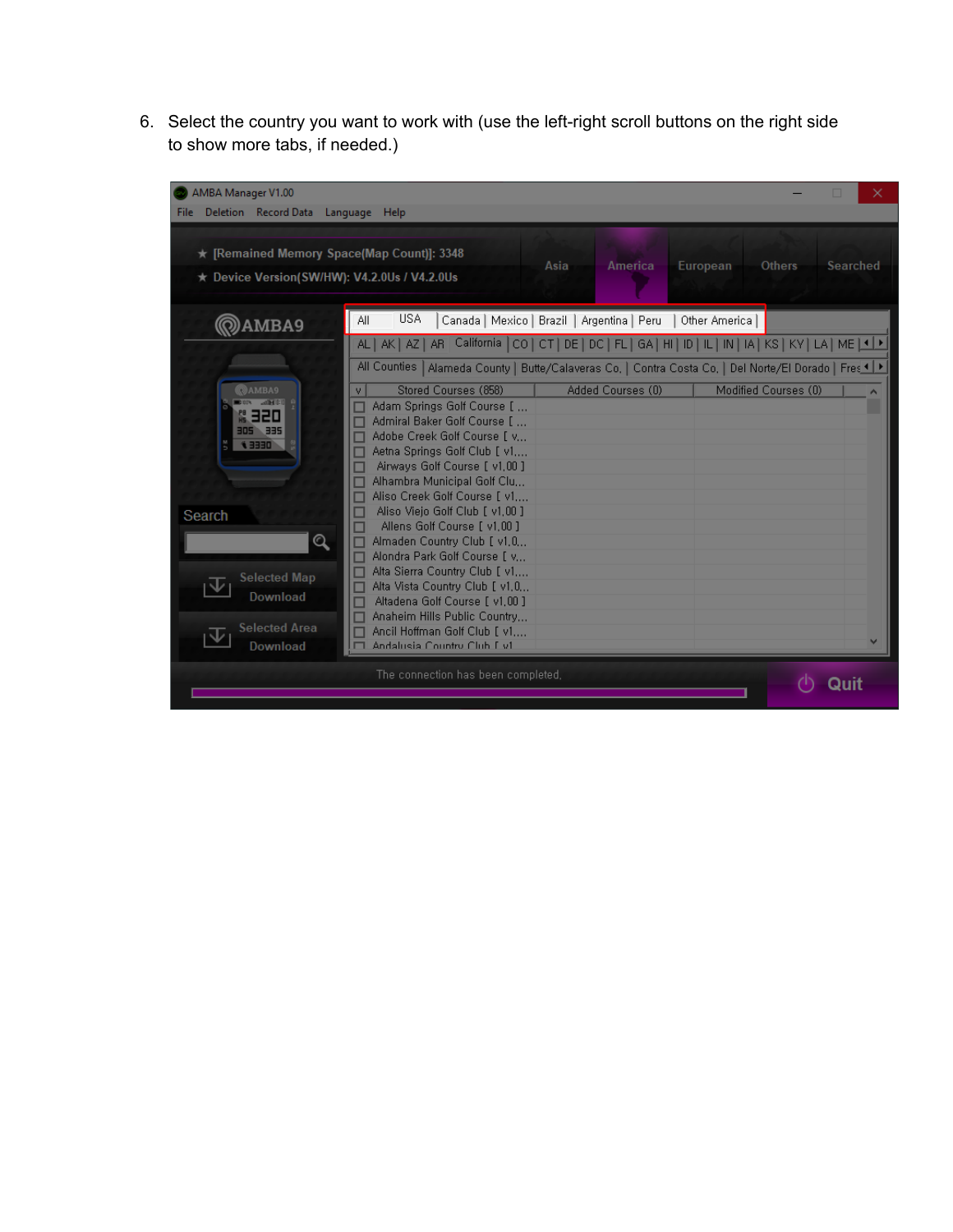7. Select the state/region, and county (if applicable,) you want to work with (use the left-right scroll buttons on the right side to show more tabs, if needed.)

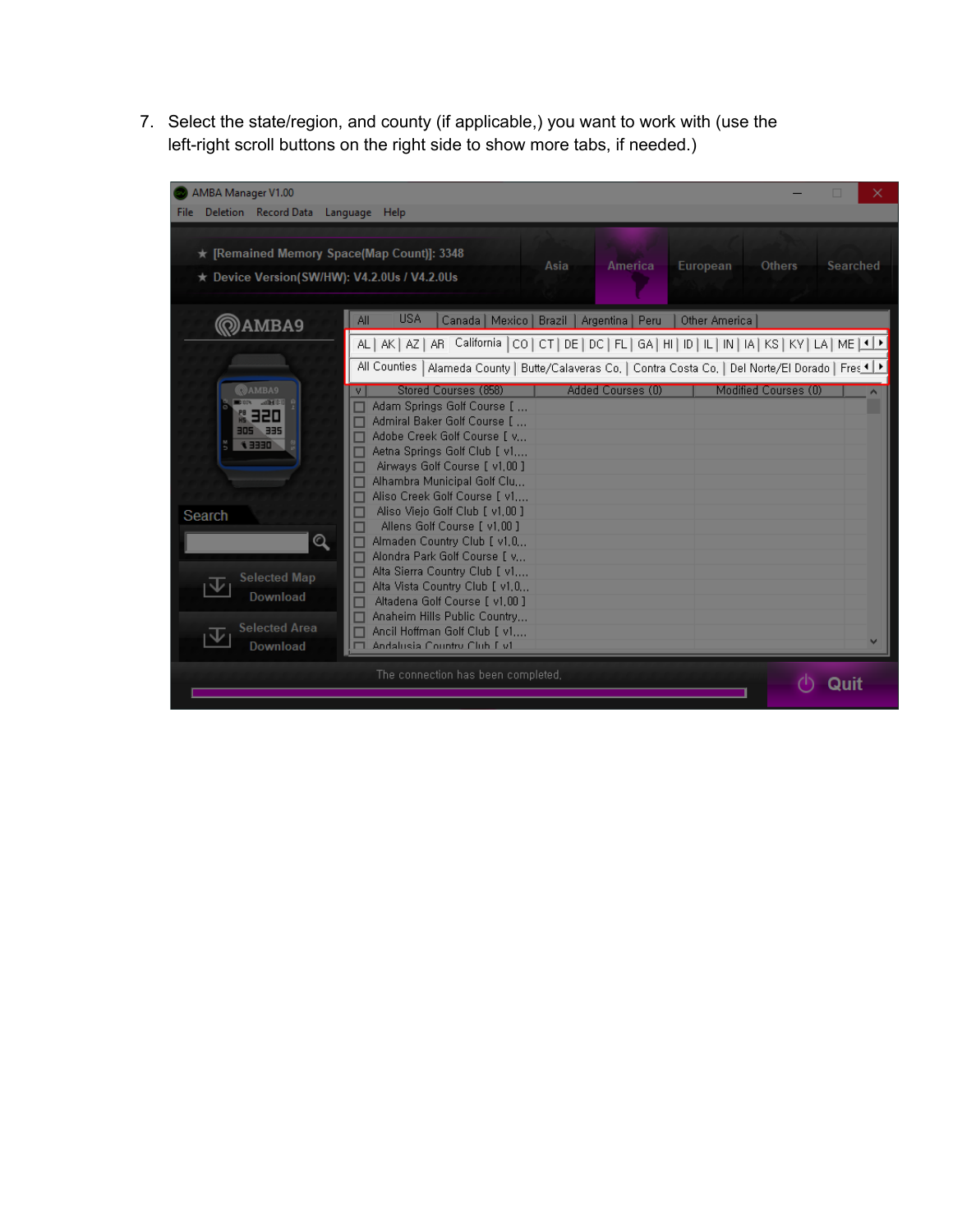8. Click on the checkbox on the left side of the golf course(s) you want to add or update.

| AMBA Manager V1.00<br>Deletion Record Data Language Help<br><b>File</b>                                                                   |                                                                                                                                                                                                                                                                                                                                                                                                                                                                                                                                        |                                                                                  |                                                                                                 |
|-------------------------------------------------------------------------------------------------------------------------------------------|----------------------------------------------------------------------------------------------------------------------------------------------------------------------------------------------------------------------------------------------------------------------------------------------------------------------------------------------------------------------------------------------------------------------------------------------------------------------------------------------------------------------------------------|----------------------------------------------------------------------------------|-------------------------------------------------------------------------------------------------|
| ★ [Remained Memory Space(Map Count)]: 3348<br>★ Device Version(SW/HW): V4.2.0Us / V4.2.0Us                                                |                                                                                                                                                                                                                                                                                                                                                                                                                                                                                                                                        | Asia<br>America                                                                  | Others<br>Searched<br>European                                                                  |
| AMBA9                                                                                                                                     | All<br>All Areas(Exclude Japan)                                                                                                                                                                                                                                                                                                                                                                                                                                                                                                        |                                                                                  | Korea   Japan   China   Indonesia   Malaysia   Philippines   Singapore   Thailand   Vietnam ♦ ▶ |
| <b>@AMBA9</b><br><b>COR SOMED</b><br>Q 520<br>305 335<br>4 3330<br>Search<br>Q<br><b>Selected Map</b><br>Download<br><b>Selected Area</b> | Stored Courses (1414)<br>V.<br>☑<br>☑<br>☑<br>□<br>$123$ [ $93,03$ ]<br>360do [ v4.00 ]<br>□<br>88 [ y4.00 ]<br>□<br>$\overline{\mathbf{v}}$<br>ASArdenhill [v3.00]<br>ASBenest [ v4, UU ]<br>AYBenest [ v4,00 ]<br>$\Box$<br>Abu Dhabi City Golf Club [v1<br>$\Box$<br>Abu Dhabi Golf Club (Garden<br>$\Box$<br>Abu Dhabi Golf Club [ v1,00 ]<br>□<br>$\Box$<br>Acro [ v4, 10 ]<br>$\Box$<br>Adelscott [ v4.00 ]<br>$\Box$<br>Afamosa Golf Resort [ v1.00 ]<br>$\Box$<br>AirForceAcademy [v3,12]<br>Al Badia Golf Club [ v1,00 ]<br>□ | Added Courses (18)<br>TheCrosbyGC [v3,00]<br>Unilsland [v3.00]<br>Venueg [v3,00] | Modified Courses (15)<br>ASArdenhill [v3.11]                                                    |
| $\overline{\mathbb{V}}$<br>Download                                                                                                       | Alabang Country Club [ v1,01 ]<br>□<br>The connection has been completed,                                                                                                                                                                                                                                                                                                                                                                                                                                                              |                                                                                  | v                                                                                               |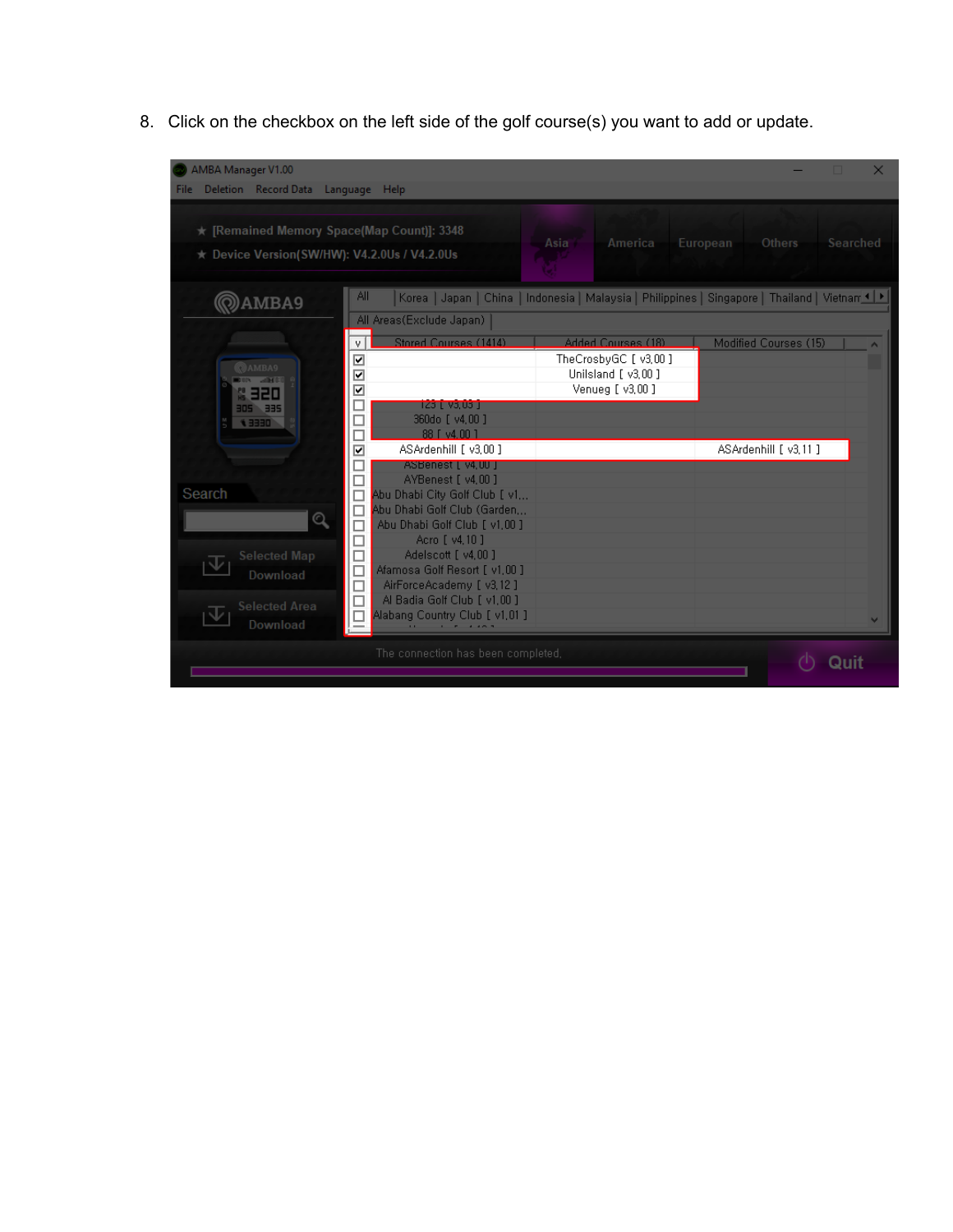9. Click on *SELECTED MAP DOWNLOAD* button to download the new or updated course you selected on to your AMBA9 GPS Watch.

| ★ Device Version(SW/HW): V4.2.0Us / V4.2.0Us | File Deletion Record Data Language Help<br>★ [Remained Memory Space(Map Count)]: 3348 | Asia                | America European Others<br><b>Searched</b>                                                        |
|----------------------------------------------|---------------------------------------------------------------------------------------|---------------------|---------------------------------------------------------------------------------------------------|
| @amba9                                       | ΑIΙ                                                                                   |                     | Korea   Japan   China   Indonesia   Malaysia   Philippines   Singapore   Thailand   Vietnam 1   ▶ |
|                                              | All Areas(Exclude Japan)                                                              |                     |                                                                                                   |
|                                              | Stored Courses (1414)<br>٧                                                            | Added Courses (18)  | Modified Courses (15)                                                                             |
|                                              |                                                                                       | TheCrosbyGC [v3,00] |                                                                                                   |
| <b>@AMBA9</b>                                | V<br>V                                                                                | Unilsland [v3.00]   |                                                                                                   |
| allH<br><b>MO UPL</b>                        | V                                                                                     | Venueg [v3,00]      |                                                                                                   |
| <b>CISE &amp;</b><br>305 335                 | 123 [ v3.03 ]                                                                         |                     |                                                                                                   |
| <b>UEEE</b>                                  | 360do [ v4.00 ]                                                                       |                     |                                                                                                   |
|                                              | 88 [ v4.00 ]                                                                          |                     |                                                                                                   |
|                                              | ASArdenhill [ v3.00 ]<br>V                                                            |                     | ASArdenhill [v3.11]                                                                               |
|                                              | ASBenest [ v4.00 ]                                                                    |                     |                                                                                                   |
|                                              | AYBenest [ v4.00 ]                                                                    |                     |                                                                                                   |
| <b>Search</b>                                | Abu Dhabi City Golf Club [ v1,.,                                                      |                     |                                                                                                   |
|                                              | Abu Dhabi Golf Club (Garden                                                           |                     |                                                                                                   |
| Q                                            | Abu Dhabi Golf Club [ v1.00 ]                                                         |                     |                                                                                                   |
|                                              | Acro [ v4.10 ]                                                                        |                     |                                                                                                   |
| <b>Selected Map</b>                          | Adelscott [ v4.00 ]                                                                   |                     |                                                                                                   |
| <b>Download</b>                              | Afamosa Golf Resort [ v1.00 ]                                                         |                     |                                                                                                   |
|                                              | AirForceAcademy [v3.12]                                                               |                     |                                                                                                   |
| <b>Selected Area</b>                         | Al Badia Golf Club [v1,00]<br>⊏                                                       |                     |                                                                                                   |
| <b>Download</b>                              | Alabang Country Club [ v1,01 ]<br>and the company of the company of                   |                     |                                                                                                   |